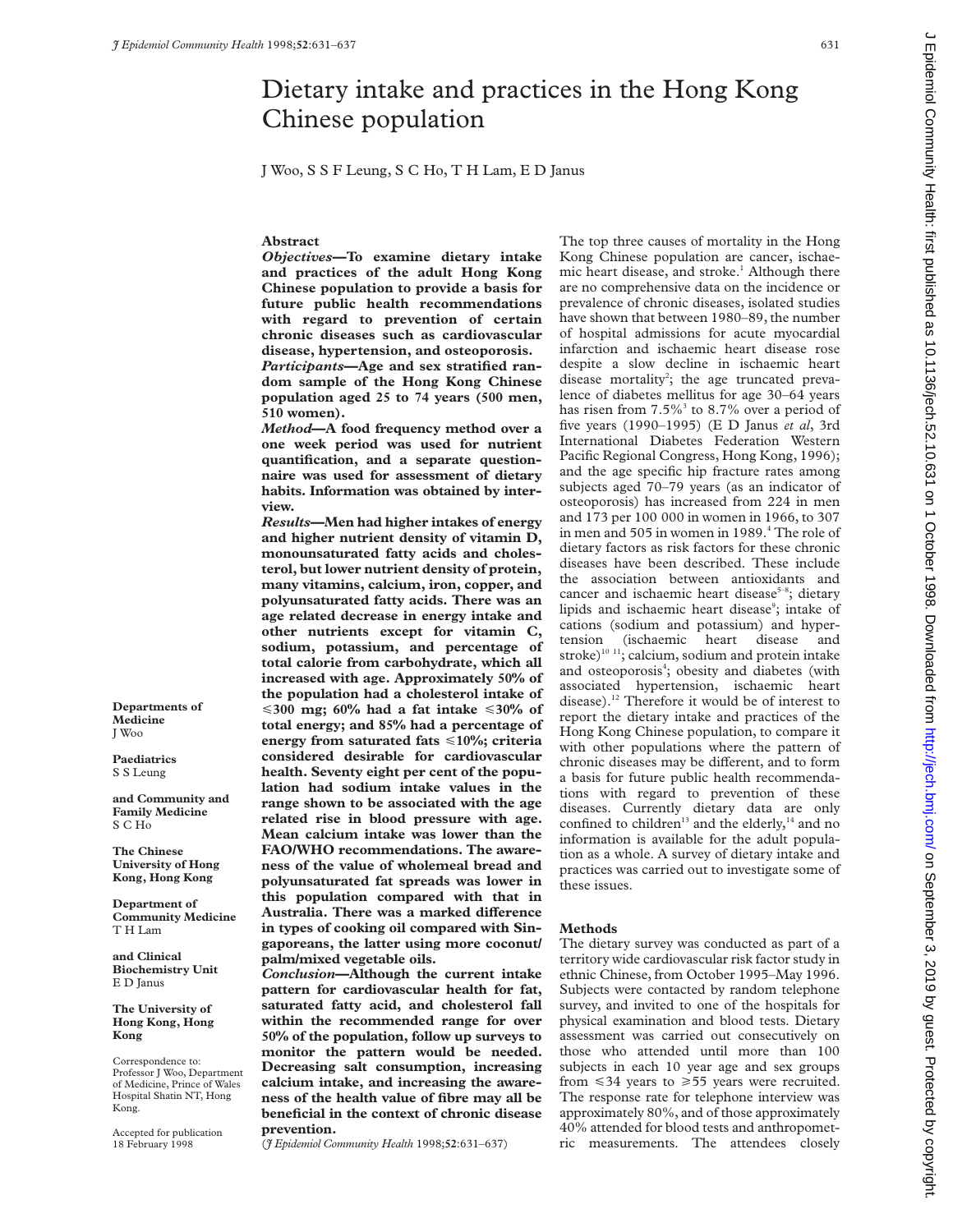*Table 1 Twenty four hour nutrient density intake by age and sex in Hong Kong Chinese subjects. Data shown as mean (SD)*

|                                        | < 35                            |                           | $35 - 44$               |                           | $45 - 54$      |                           | $55+$                 |                   | Total                 |                   |
|----------------------------------------|---------------------------------|---------------------------|-------------------------|---------------------------|----------------|---------------------------|-----------------------|-------------------|-----------------------|-------------------|
|                                        | $M(n=117)$ $F(n=121)$           |                           | $M(n=129)$ $F(n=134)$   |                           | $M(n=124)$     | $F(n=127)$                | $M(n=130)$ $F(n=128)$ |                   | $M(n=500)$            | $F(n=510)$        |
| Energy $(MJ)$                          | $10.8(3.3)^{c}$ 7.9 $(2.3)^{c}$ |                           | $10.4~(2.7)^{\circ}$    | $7.7(2.8)^c$              | $10.2 (2.4)^c$ | $7.8~(2.2)^c$             | 9.2(2.6)              | 6.9(1.9)          | $10.1 (2.8)^{z}$      | 7.6(2.4)          |
| Protein (G/MJ)                         | $11.1 (1.8)^c$                  | $11.7 (1.9)^c$            | $11.0 (1.8)^c$          | $11.3 (2.0)$ <sup>c</sup> | $11.2 (1.8)^c$ | $11.4 (2.1)^c$            | 10.6(1.8)             | 10.7(1.9)         | $11.0(1.8)^{x}$       | 11.3(2.0)         |
| Fat (G/MI)<br>Carbohydrate             | 7.9 $(1.4)^c$                   | $8.3 (1.4)$ <sup>bc</sup> | 7.9 $(1.5)^c$           | $8.0 (1.3)^{bc}$          | 7.7 $(1.4)^c$  | 7.5 $(1.4)^c$             | 7.1(1.7)              | 7.1(1.4)          | 7.6(1.6)              | 7.7(1.4)          |
| (G/MI)                                 | $31.1 (4.2)^c$                  | 30.2 $(4.4)^{bc}$         | $31.4~(4.6)^c$          | $31.3 (4.1)^c$            | $31.6 (1.6)^c$ | 32.3 $(4.7)$ <sup>c</sup> | 33.9(5.0)             | 33.8(4.3)         | 32.0(4.7)             | 31.9(4.6)         |
| Vitamin A (ug/MI)+<br>Thiamine (mg/MJ) | 111 $(62)^{bc}$<br>0.11         | 173 $(91)^{b}$            | 128 $(76)^{bc}$<br>0.11 | 186 (119)<br>0.12         | 160(93)        | 210 (155)<br>0.12         | 159 (113)<br>0.11     | 194 (120)<br>0.12 | $140(91)^{z}$<br>0.11 | 191 (124)<br>0.12 |
|                                        | (0.02)                          | 0.12(0.03)                | (0.03)                  | (0.03)                    | 0.12(0.03)     | (0.03)                    | (0.03)                | (0.03)            | $(0.03)^{z}$          | (0.03)            |
| Riboflavin (mg/MJ)                     | 0.12                            |                           | 0.12                    | 0.14                      | 0.12           | 0.13                      | 0.12                  | 0.13              | 0.12                  | 0.13              |
|                                        | (0.03)                          | 0.14(0.04)                | (0.02)                  | (0.04)                    | $(0.03)^c$     | (0.03)                    | (0.03)                | (0.04)            | $(0.03)^{z}$          | (0.03)            |
| Niacin $(mg/M)$ <sup>+</sup>           | 2.0(0.4)                        | $2.2(0.5)^c$              | 2.0(0.5)                | 2.1(0.5)                  | 2.0(0.5)       | 2.1(0.5)                  | 1.9(0.5)              | 2.0(0.5)          | $2.0(0.5)^y$          | 2.1(0.5)          |
| Vitamin C (mg/MJ)                      | 11.9                            | 20.6                      |                         | 23.9                      |                | 24.1                      | 17.7                  | 24.7              |                       | 23.4              |
|                                        | $(6.2)^{bc}$                    | $(12.2)^{abc}$            | $13.8(8.0)^c$           | (14.0)                    | $15.3 (7.9)^c$ | (11.4)                    | (10.5)                | (14.6)            | $14.7(8.6)^{z}$       | (13.2)            |
| Vitamin D (ug/MJ)                      | $2.0~(1.7)^c$                   | 1.7(1.7)                  | $1.9(1.5)^c$            | 1.8(1.8)                  | $2.0(2.3)^c$   | 1.4(1.3)                  | 1.4(1.8)              | 1.5(2.0)          | 1.8(1.8)              | 1.6(1.7)          |
| Vitamin $E$ (mg/MJ) <sup>+</sup>       | 1.0(0.3)                        | $1.3(0.5)^{ab}$           | 1.0(0.4)                | 1.5(0.6)                  | 1.2(0.5)       | 1.5(0.5)                  | 1.3(0.5)              | 1.4(0.5)          | $1.1(0.4)^{z}$        | 1.4(0.5)          |
| Sodium $(mg/M)^*$                      |                                 |                           |                         |                           |                |                           | 608                   |                   |                       |                   |
| Potassium (mg/MJ) $\star$              | 480 (684)                       | 504 $(348)$ <sup>bc</sup> | 439 (322)               | 592 $(466)^{b}$<br>440    | 515 (617)      | 783 (876)                 | (1408)<br>479         | 681 (407)         | $511 (863)^y$         | 643 (573)         |
|                                        | 312 (351)                       | 391 $(247)^{bc}$          | 309 (170)               | $(240)^{bc}$              | 362 (371)      | 529 (372)                 | (1608)                | 524 (262)         | 367 $(862)^y$         | 472 (291)         |
| Calcium $(mg/M)$                       | 55 $(15)^{bc}$                  | $71(23)^{bc}$             | 56 $(17)^{bc}$          | 77 (27)                   | 64 (20)        | 78 (26)                   | 67(26)                | 78 (30)           | $60(21)^{z}$          | 76 (27)           |
| Iron $(mg/MJ)$                         | $1.6(0.3)^{bc}$                 | $1.9(0.5)^{b}$            | 1.7 $(0.4)$ bc          | 2.0(0.6)                  | 1.8(0.4)       | 2.0(0.5)                  | 1.8(0.5)              | 2.0(0.5)          | $1.7(0.4)^{z}$        | 2.0(0.5)          |
| Zinc $(mg/MJ)$                         | $1.3(0.3)^{b}$                  | 1.6(2.9)                  | 1.4(0.5)                | 1.4(0.5)                  | 1.5(1.0)       | 1.4(0.7)                  | 1.4(0.5)              | 1.4(0.6)          | 1.4(0.6)              | 1.5(1.5)          |
| Copper $(mg/M)$                        | 1.3(0.6)                        | $1.5(0.7)^{a}$            | 1.4(0.6)                | $1.8(0.8)^c$              | 1.3(0.5)       | 1.7(0.7)                  | 1.4(0.5)              | 1.5(0.7)          | $1.4(0.6)^{z}$        | 1.7(0.7)          |
| SFA (G/MI)                             | $2.3(0.5)^{bc}$                 | $2.3(0.5)^{abc}$          | $2.2(0.5)^c$            | $2.1(0.5)^{bc}$           | $2.1(0.5)^c$   | 2.0(0.5)                  | 1.9(0.6)              | 1.9(0.5)          | 2.1(0.6)              | 2.1(0.5)          |
| MUFA (G/MI)                            | $2.9(0.6)^c$                    | $2.9(0.6)^{abc}$          | $2.8(0.7)^c$            | $2.7(0.6)^{bc}$           | $2.7(0.6)^c$   | 2.5(0.6)                  | 2.4(0.7)              | 2.4(0.5)          | $2.7(0.7)^{x}$        | 2.6(0.6)          |
| PUFA (G/MJ)                            | 1.7(0.4)                        | $1.9(0.4)^c$              | $1.7(0.4)^c$            | $1.9(0.4)^{bc}$           | $1.7(0.4)^c$   | $1.8(0.4)^c$              | 1.6(0.4)              | 1.7(0.4)          | $1.7(0.4)^{z}$        | 1.8(0.4)          |
| Cholesterol (mg/MJ)                    | 41 $(11)^c$                     | 41 $(11)^{abc}$           | 42 $(13)^c$             | 38 $(13)^c$               | 40 $(13)^c$    | $36(13)^c$                | 33(13)                | 33(12)            | $39(13)^{x}$          | 37(13)            |
| Protein (%/MJ)                         | $1.8(0.5)^{\circ}$              | 2.7(0.9)                  | $1.9(0.5)^c$            | 2.7(0.9)                  | 1.9(0.5)       | 2.6(0.9)                  | 2.1(0.7)              | 2.8(0.9)          | $1.9(0.5)^{z}$        | 2.7(0.9)          |
| Fat $(\% / M)$                         | 3.0(0.9)                        | 4.2(1.3)                  | 3.0(0.8)                | 4.3 $(1.5)^{b}$           | 3.0(0.8)       | 3.9(1.4)                  | 3.1(1.2)              | 4.1(1.2)          | $3.0(0.9)^{z}$        | 4.1(1.4)          |
| Carbohydrate<br>$(\% / M)$             | 5.2 $(1.6)^c$                   | 7.0 $(2.4)^c$             | 5.4 $(1.9)^c$           | 7.6 $(2.7)^c$             | 5.5 $(1.7)^c$  | 7.6 $(3.0)^c$             | 6.7(2.3)              | 8.9(3.0)          | $5.7(2.0)^{z}$        | 7.8(2.9)          |

SFA = Saturated fatty acid, MUFA = monounsaturated fatty acid, PUFA = polyunsaturated fatty acid. Between sex comparison, all subjects, one way ANOVA:  $p$ <0.01 $x$ , <0.01 $y$ , <0.001 $z$ . Within the same sex, comparison between different age groups by one way ANOVA: a, compared with 35–44 age group  $p$ <0.05, b, compared with 45–54 age group p<0.05, c, compared with 55+ age group p<0.05. \*Estimation from urinary values. †Retinol, tocopherol, and niacin equivalents.

> matched the overall Hong Kong population, as there was no difference in age distribution or socioeconomic characteristics between subjects attending for laboratory tests, those who participated in the telephone interview, and the population as a whole as described in the 1996 Hong Kong by census. The age distribution was also similar between the three geographical regions of Hong Kong. A detailed description of the sample for the territory wide cardiovascular risk factor study has been published elsewhere.15 A subset of 1010 consecutive attendees had the dietary interview. No significant differences in physical or laboratory parameters were noted between subjects from the three geographical regions (Hong Kong Island, Kowloon, and New Territories) and between those who received the dietary assessment and those who did not. The overall cardiovascular risk factor study included 2900 attendees aged 25–74 years of whom 1010 underwent dietary assessment. The mean age of the study sample was 45.6 years (SD 11.7), range 24–74 years.

Dietary assessment was carried out using a food frequency questionnaire, the validity of which had been examined elsewhere.<sup>16</sup> This consists of items in the following seven catego-

*Table 2 Proportion of subjects in Hong Kong meeting recommendations for cardiovascular health21*

|                                                                                                                          | Number $(\%)$                            |                                          |                                          |  |  |  |
|--------------------------------------------------------------------------------------------------------------------------|------------------------------------------|------------------------------------------|------------------------------------------|--|--|--|
| 24 hour nutrient intake                                                                                                  | Men.                                     | Women                                    | All                                      |  |  |  |
| Fat percentage $\leq 30\%$<br>SFA as % of total energy $\leq 10\%$<br>Cholesterol $\leq 300$ mg<br>Sodium $\leq$ 2300 mg | 294(59)<br>419(84)<br>165(33)<br>107(21) | 304(60)<br>439(86)<br>326(64)<br>115(23) | 598(59)<br>858(85)<br>491(49)<br>222(22) |  |  |  |

ries; bread/pasta/rice (16 items); vegetables (63 items); fruits (26 items); meat (39 items)/fish (31 items)/eggs (5 items); beverages (37 items); dimsum/snacks (39 items); soups (10 items); and oil/salt/sauces. Items chosen were those most frequently consumed, based on previous local surveys where subjects described their dietary intake, $14 \frac{17}{17}$  and were identical with some items of the questionnaire used in the Australian Chinese Dietary Survey.<sup>18</sup> Wherever possible, subjects were told before the visit that a survey on a week's diet would be carried out and were advised to make a brief record at home to help the interview. On the day of the interview, each subject was asked to complete the questionnaire—the food item, the size of each portion, the frequency of consumption on a daily and weekly basis. Portion size was explained to subjects using a catalogue of pictures of individual food portions developed by one of the authors (SSFL). Data were crossed checked by examining the dietary pattern (for example, if meals were missed) to see if it corresponded to the number of times staple foods such as rice or noodles were consumed over a one week period. The amount of cooking oil was estimated according to the method of preparing different foods: 0.2 tablespoon for steaming fish or stir frying half a portion of vegetables, and one tablespoon for stir frying one portion of vegetables or one portion of meat. The type of oil used was also recorded to allow estimation of the quantity of fat used in cooking. Quantification of nutrients was carried out using food tables for Hong Kong were compiled from McCance and Widdowson,<sup>19</sup> and two food tables used in China published by Zhongshan University  $(1991)^{20}$  and the Insti-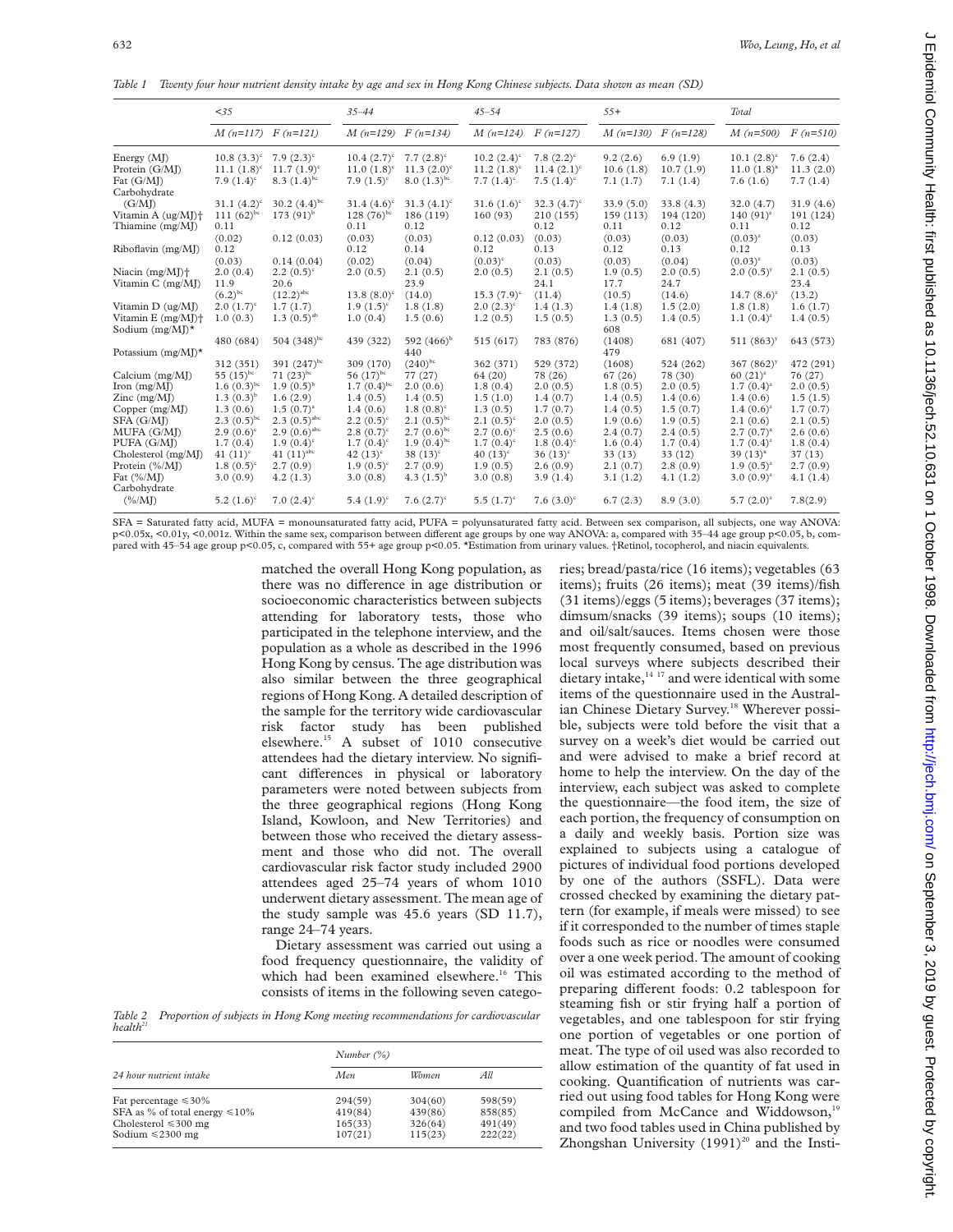Sodium and potassium intake were assessed from urinary output measurements, using estimates derived from spot urine sodium/ creatinine and potassium/creatinine ratios. Although 24 hour urine collections were not available, the 24 hour output may be estimated from spot urine sodium/creatinine and potassium/creatinine ratios assuming a male to female ratio in 24 hour creatinine excretion of 4:3, a 24 hour urine volume of 1200 ml, and mean spot urine creatinine concentrations of 12 mmol/l in men and 9 mmol/l in women. The estimated 24 hour output of sodium and potassium was multiplied by 1.05 to allow for  $5%$  faecal and skin loss.<sup>22</sup> Estimates from urinary excretion were used as the values calculated from food tables were much lower for both sodium and potassium.<sup>16</sup>

Dietary practice was assessed using a questionnaire from the Singapore dietary survey of 1993.23 This consisted of information regarding place of taking meals, types of cooking oil used, types of fat spread on bread, avoidance of fat in meats or skin from poultry, types of milk used, frequency of consumption of eggs, and deep fried foods.

Differences in nutrient density (nutrient per mJ) with age and sex were tested for statistical significance using a one way analysis of variance. Nutrient density values are used because the absolute nutrient intake will be proportional to the total calorie intake, which varies with age and sex. Therefore nutrient density would be more appropriate in examining age and sex related differences in nutrient intake. The nutrient density follows a normal distribution. Duncan's test was used to test the difference between any two groups. No confounders were taken into account in the one way analysis of variance. Data from the Singaporean Food Consumption Study<sup>23</sup> and the Australian Food and Nutrition Survey 1993<sup>24</sup> were used for comparison. The  $\gamma^2$  test was used in comparing the dietary practices in Hong

KEY POINTS

- Although dietary intake patterns are satisfactory with regard to cardiovascular health, there is room for improvement in chronic disease prevention by decreasing salt consumption, increasing calcium intake, and promoting the awareness of the health value of fibre.
- Comparisons of dietary practices and nutrient intake in Australians and Singaporeans may be useful in explaining the differences in ischaemic heart disease incidence between the different populations.

Kong Chinese with those from the Singapore and the Australian survey.

## **Results**

Table 1 shows the mean 24 hour nutrient intake by age and sex. Overall, men had higher intakes of energy, and higher nutrient density of vitamin D, monounsaturated fatty acids (MUFA) and cholesterol compared with women, while the nutrient density for protein, vitamins A, Bs, C, E, calcium, iron, copper, polyunsaturated fatty acids (PUFA) was lower. For both sexes, age related decrease in intake of energy, protein, the B vitamins, vitamin D, zinc, copper, the fatty acids, cholesterol and percentage of total calorie from fat was observed, while the intakes of vitamin C, sodium, potassium, and percentage of total calorie from carbohydrates increased with age. Alcohol intake was not included in this table because only 10% of the population consume alcohol regularly (5.1% on 1–3 days/week and 4.8%>4 days/week; 1.7% consume 100–200 g of ethanol per week; 1.7% above 200 g per week.

Table 2 shows the percentage of men and women meeting the criteria for lipid intake optimum for cardiovascular health.<sup>25</sup> These are: fat percentage  $\leq 30\%$  of total calories;

*Table 3 Qualitative comparison of mean nutrient intake values with Singaporean Chinese and Australians*

|                                 | <b>HK</b> Chinese |             | Singapore Chinese <sup>23</sup> |             | Australians <sup>24</sup> |             |  |
|---------------------------------|-------------------|-------------|---------------------------------|-------------|---------------------------|-------------|--|
|                                 | $(n=500) M$       | $(n=510) F$ | $(n=214) M$                     | $(n=246) F$ | $(n=736) M$               | $(n=997) F$ |  |
| Energy (kcal)                   | 2421              | 1813        | 2214                            | 1726        | 2408                      | 1922        |  |
| Protein $(g)$                   | 112               | 86          | 87                              | 69          | 99                        | 83          |  |
| Protein percentage              | 18                | 19          |                                 |             | 17                        | 18          |  |
| Carbohydrate (g)                | 320               | 239         | 296                             | 229         | 279                       | 233         |  |
| Carbohydrate percentage         | 54                | 53          |                                 |             | 45                        | 47          |  |
| Fat                             | 78                | 59          | 74                              | 59          | 94                        | 71          |  |
| Fat percentage                  | 29                | 29          |                                 |             | 34                        | 33          |  |
| Saturated fatty acid (g)        | 22                | 16          |                                 |             | 38                        | 29          |  |
| PUFA $(g)$                      | 17                | 14          |                                 |             | 16                        | 12          |  |
| MUFA(g)                         | 28                | 20          |                                 |             | 32                        | 25          |  |
| Cholesterol (mg)                | 399               | 285         | 384                             | 295         | 313                       | 247         |  |
| Vitamin $A(\mu g)$ <sup>+</sup> | 1399              | 1416        | 587                             | 575         | 1752                      | 1658        |  |
| Thiamine (mg)                   | 1.2               | 0.9         |                                 |             | 1.9                       | 1.6         |  |
| Riboflavin (mg)                 | 1.2               | 1.0         |                                 |             | 2.4                       | 2.2         |  |
| Niacin $(mg)$ <sup>+</sup>      | 20.2              | 15.9        |                                 |             | 43                        | 37          |  |
| Vitamin C (mg)                  | 145               | 171         |                                 |             | 188                       | 201         |  |
| Sodium $(mg)^*$                 | 4841              | 4518        | 4032                            | 3045        | 3144                      | 2430        |  |
| Potassium $(mg)^*$              | 3428              | 3338        |                                 |             | 4117                      | 3938        |  |
| Calcium (mg)                    | 605               | 570         | 546                             | 437         | 1132                      | 983         |  |
| $\Gamma$ Iron $(mg)$            | 17                | 15          | 15                              | 13          | 15                        | 13          |  |
| $\text{Zinc}$ (mg)              | 14                | 11          |                                 |             | 13                        | 11          |  |

\*Values for HK Chinese estimated from urinary values; those for Singapore Chinese and Australians from dietary intake. †Retinol and niacin equivalents.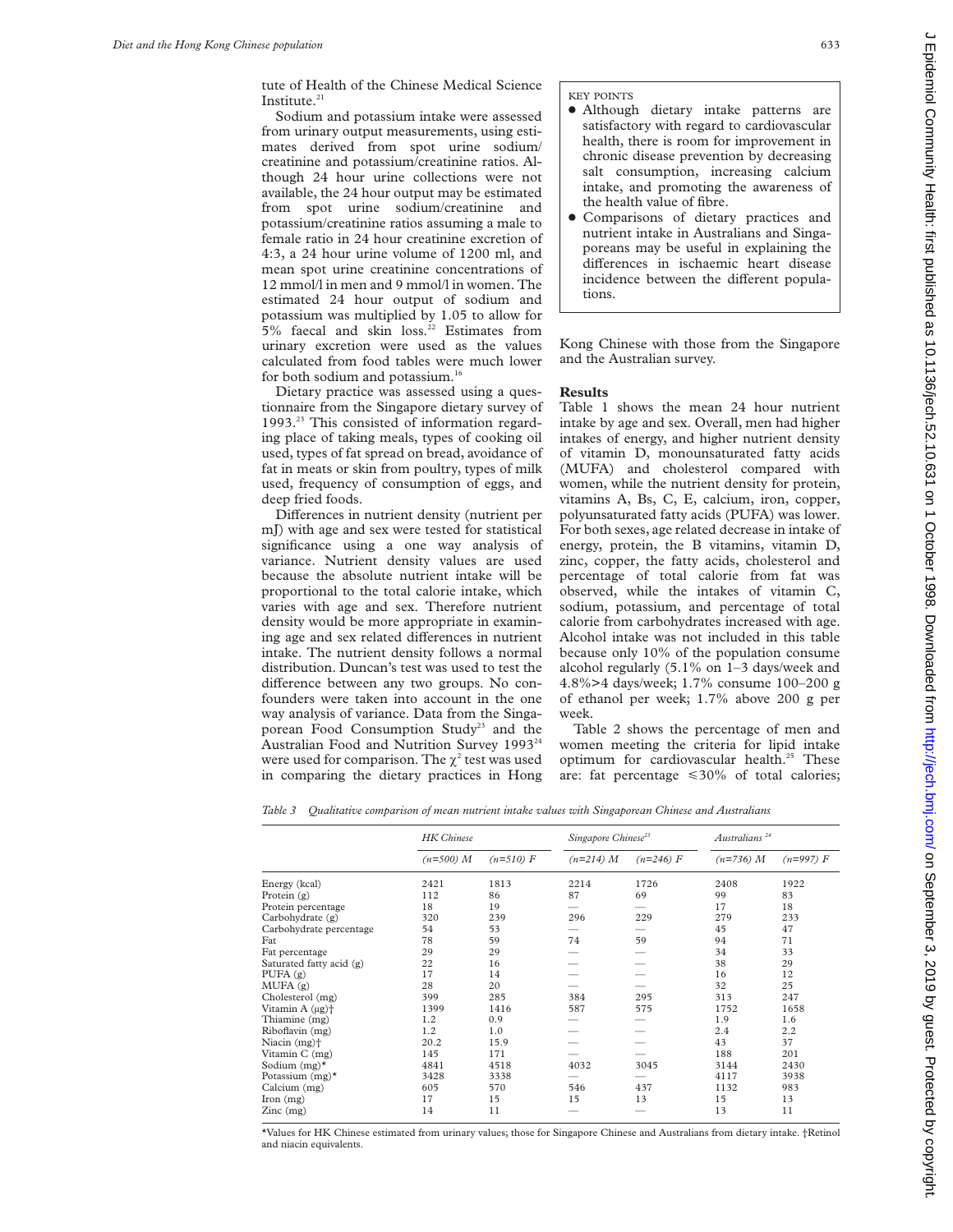saturated fatty acid  $\leq 10\%$  of total energy; cholesterol <300 mg. Overall, approximately 50% of the population had a cholesterol intake of  $\leq 300$  mg, and 60% had a fat intake of  $\leq 30\%$  of total energy, while the percentage of energy from saturated fats was  $\leq 10\%$  in 85% of the subjects. However, 78% of the subjects had an estimated sodium intake >2300 mg, a value above which sodium has been shown to be significantly related to the slope of blood pressure increase with increasing age.<sup>10</sup> (The quantity of sodium and potassium intake per day estimated from the food frequency questionnaire was lower than values estimated from urine output. Mean (SD) values for sodium were 1260 (923) mg for men and 1084 (669) mg for women; values for potassium were 2619 (839) mg for men and 2202 (793) mg for women. The mean values for urinary sodium/ creatinine were 14.3 (SD 22.4) mmol/mmol for men and 17.0 (SD 16.6) mmol/mmol for women; the values for potassium/creatinine were 5.5 (SD 11.7) mmol/mmol for men and 6.8 (SD 4.4) mmol/mmol for women).

and Australians. Only nutrients with values provided for all three surveys are listed. No statistical analysis is performed as the SD values were not available from some of the other surveys. The fat percentage, saturated fatty acids, the B vitamins, vitamin C, calcium, and potassium appear to be lower in Chinese compared with Australians despite comparable energy intakes, while sodium intake appears to be higher.

Table 4 compares the dietary practices between Chinese, Singaporeans, and Australians. For the Singaporeans, findings refer to the whole Singaporean population and include Chinese, Malays, and Indians because the relation between dietary practices and the overall mortality from cardiovascular diseases in the Singaporean population compared with the Hong Kong population will be examined. Those practices showing statistically significant difference between the three groups are described below. Compared with Singaporeans, Hong Kong Chinese had more dietary restrictions, and used fast food outlets more. Consumption of wholemeal bread was most prevalent in Australians, followed by Hong

Table 3 compares the mean intake values for Hong Kong Chinese, Singaporean Chinese,

*Table 4 Comparison of dietary practices in Hong Kong, Singapore, and Australia*

|                                      | Per cent of subjects          |                |                                |                  |                                |    |  |  |
|--------------------------------------|-------------------------------|----------------|--------------------------------|------------------|--------------------------------|----|--|--|
|                                      | 1995 HK Chinese<br>$(n=1010)$ |                | 1993 Singaporeans<br>$(n=460)$ |                  | 1993 Australians<br>$(n=1733)$ |    |  |  |
|                                      | М                             | F              | М                              | $\boldsymbol{F}$ | М                              | F  |  |  |
| Dietary practices                    |                               |                |                                |                  |                                |    |  |  |
| Type of diet                         |                               |                |                                |                  |                                |    |  |  |
| No restriction                       | $72*$                         | $54**$         | 74                             | 68               |                                |    |  |  |
| Low fat, sugar, red meat             | 24                            | 43             | 26                             | 31               | $\overline{\phantom{0}}$       |    |  |  |
| Fat/cholesterol modified diet        | 6                             | 0              | $\Omega$                       | 0.4              | $\overline{\phantom{0}}$       |    |  |  |
| Strict vegetarian                    | 0.6                           | 0.8            | $\Omega$                       | 0.4              |                                |    |  |  |
| Eating at fast food restaurant       |                               |                |                                |                  |                                |    |  |  |
| $\langle 1/wk \rangle$               | $60***$                       | $78*$          | 90                             | 91               |                                |    |  |  |
| 2-7 times/wk                         | 37                            | 21             | 10                             | $\mathbf Q$      | $\overline{\phantom{a}}$       |    |  |  |
| >7 times/wk                          | $\overline{4}$                | 0.8            | 0.2                            | $\theta$         |                                |    |  |  |
| Type of bread eaten                  |                               |                |                                |                  |                                |    |  |  |
| White                                | $55***$                       | $57***$        | 78                             | 73               | 35                             | 25 |  |  |
| Wholemeal                            | $\overline{4}$                | $\overline{4}$ | 14                             | 16               | 35                             | 45 |  |  |
| Both                                 | 36                            | 33             | $\overline{\mathbf{3}}$        | $\mathbf Q$      | 25                             | 22 |  |  |
| Do not eat bread                     | 5                             | 6              | 6                              | 3                |                                |    |  |  |
| Choice of fat spread                 |                               |                |                                |                  |                                |    |  |  |
| Butter                               | $31***$                       | $18***$        | 24                             | 26               | 15                             | 20 |  |  |
| Margarine                            | 31                            | 41             | 38                             | 51               | 60                             | 55 |  |  |
| Do not use                           | 34                            | 36             | 26                             | 16               | 5                              | 5  |  |  |
| Type of milk used                    |                               |                |                                |                  |                                |    |  |  |
| White/full cream                     | 30                            | 22             | 25                             | 30               | 62                             | 50 |  |  |
| Low/non fat, skimmed                 | 18                            | 40             | 14                             | 22               | 35                             | 50 |  |  |
| Sweetened condensed                  | 9                             | 6              | 17                             | 12               |                                |    |  |  |
| Do not use milk                      | 44                            | 34             | 40                             | 35               |                                |    |  |  |
| Intake of deep fried food per week   |                               |                |                                |                  |                                |    |  |  |
| $\leq$ 2 times                       | $64***$                       | $72**$         | 49                             | 57               |                                |    |  |  |
| $3-5$ times                          | 25                            | 18             | 30                             | 25               |                                |    |  |  |
| >5 times                             | $\overline{4}$                | $\overline{c}$ | 19                             | 14               |                                |    |  |  |
| Not at all                           | $\overline{7}$                | 8              | $\overline{c}$                 | $\overline{4}$   | $\overline{\phantom{0}}$       |    |  |  |
| Trimming of fat from meat            |                               |                |                                |                  |                                |    |  |  |
| All of the fat                       | $19***$                       | $35***$        | 35                             | 55               | 8                              | 3  |  |  |
| Some of the fat                      | 53                            | 43             | 27                             | 27               | 25                             | 37 |  |  |
| None of the fat                      | 22                            | 9              | 31                             | 12               | 68                             | 80 |  |  |
| Do not eat meat with visible fat     | 6                             | 12             | 6                              | 5                |                                |    |  |  |
| Trimming of skin from poultry        |                               |                |                                |                  |                                |    |  |  |
| All of the skin                      | $14*$                         | $32*$          | 30                             | 50               | 27                             | 45 |  |  |
| Some of the skin                     | 36                            | 45             | 20                             | 22               | 22                             | 25 |  |  |
| None of the skin                     | 48                            | 21             | 47                             | 25               | 50                             | 30 |  |  |
| Do not eat poultry                   | $\mathbf{1}$                  | 1              | 4                              | 3                |                                |    |  |  |
| Type of cooking oil used             |                               |                |                                |                  |                                |    |  |  |
| Polyunsaturated                      | $53***$                       | $61***$        | 40                             | 36               |                                |    |  |  |
| Monounsaturated                      | 46                            | 61             | 18                             | 17               |                                |    |  |  |
| Coconut/palm/mixed vegetable oil     | $\overline{c}$                | $\overline{c}$ | 42                             | 46               |                                |    |  |  |
| Addition of salt/sauces at the table |                               |                |                                |                  |                                |    |  |  |
| Rarely or never                      | $33***$                       | $38***$        | 71                             | 67               |                                |    |  |  |
| When food is not tasty enough        | 62                            | 56             | 26                             | 31               |                                |    |  |  |
| Before tasting                       | 5                             | 6              | $\overline{\mathbf{3}}$        | $\overline{c}$   |                                |    |  |  |
|                                      |                               |                |                                |                  |                                |    |  |  |

 $\chi^2$  Test in the same sex between Chinese and others: \*p<0.05, \*\*<0.01, \*\*\*<0.001.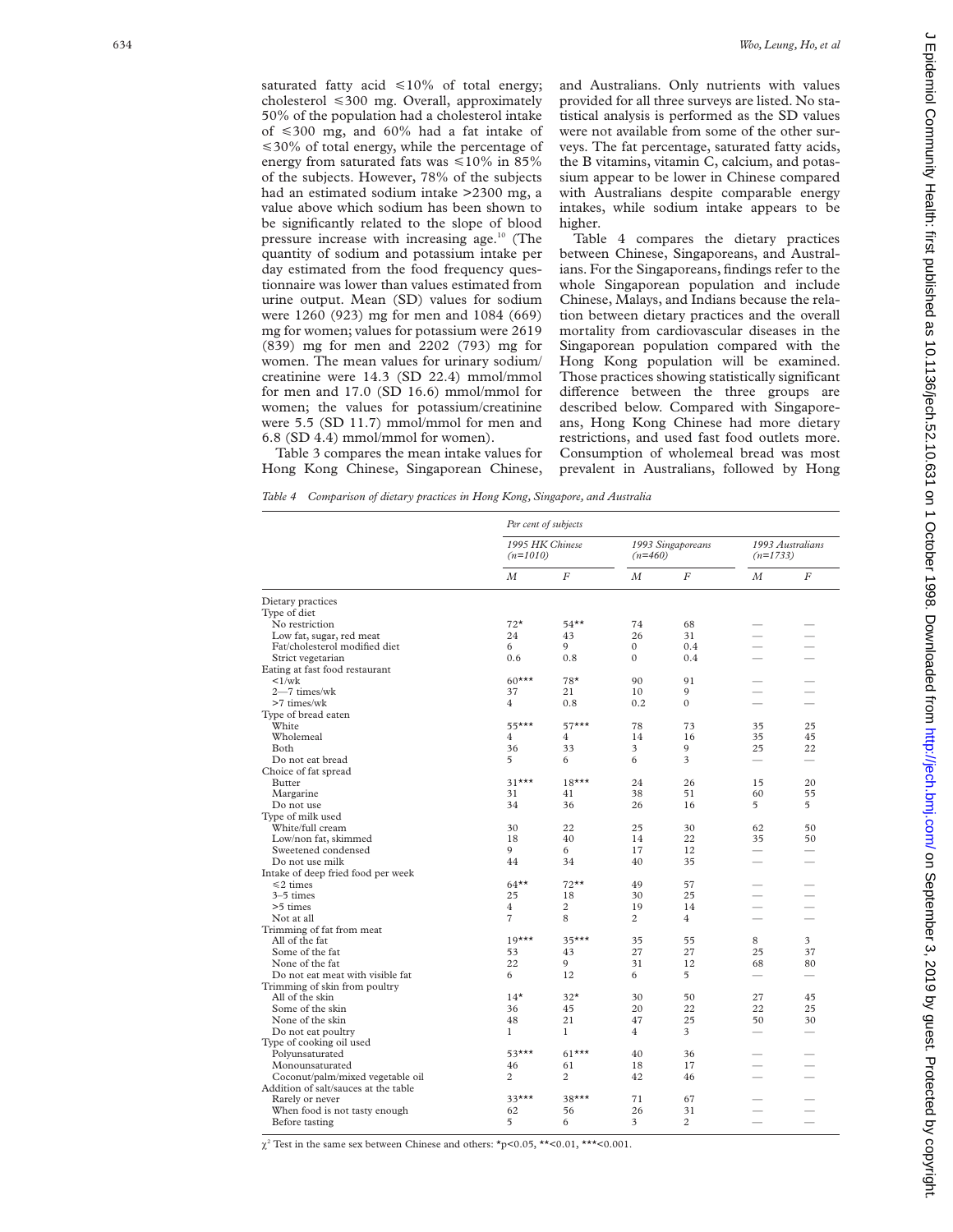Kong Chinese, with Singaporeans having the lowest consumption. More Hong Kong Chinese and Singaporeans do not use fat spread on bread; but when this is used, the use of butter was greater in Hong Kong Chinese and Singaporeans compared with Australians. A high percentage of the Hong Kong Chinese and Singaporeans do not use milk. The habit of trimming fat from meat is higher in Hong Kong Chinese and Singaporeans compared with Australians. For cooking, Singaporeans use coconut/palm/mixed vegetable oil more than Hong Kong Chinese, while the latter used more monosaturated oils (mainly peanut oil). The habit of adding salt/sauces at the table was more prevalent in Hong Kong Chinese compared with Singaporeans.

## **Discussion**

The higher energy intake in men compared with women is to be expected, as part of the energy expenditure will be related to lean body mass, which will be higher in men. Men may also be more physically active. The reduction in energy intake with age is also compatible with the reduction in energy requirement with aging, as a consequence of reduction in basal metabolic rate because of the loss of fat-free mass and reduction in physical activity.<sup>26</sup> With reduction in energy intake, the intake of many micronutrients will be expected to decrease, hence the lower intake in women and with increasing age. There are some exceptions. Even though men have a higher energy intake, vitamin C intake was lower, and the total percentage calorie from protein was also lower. With increasing age, the energy intake and intake of many micronutrients are reduced. However, it has been noted that the age related reduction in energy requirement is not inevitable, wide variations occurring as a result of differences in physical activity and body composition.26 Moreover, it is uncertain whether micronutrient intake may become inadequate, and it is possible that the nutrient density of micronutrients should be higher with increasing age. $27$  In this population, vitamin C intake actually increases with age, together with sodium and potassium.

The urinary cation values are similar to those from previous surveys in the Hong Kong Chinese population $28$  and to other Chinese populations in the Intersalt Study.10 However, there may be day to day variations in cation excretion, so that urinary values will only be an approximate indication of intake. Moreover, as we were unable to collect 24 hour urine samples, the 24 hour cation output had to be estimated from random samples. Therefore the quantification of intake is an approximation only. Nevertheless, it would be expected to be more accurate compared with quantification from a food diary because it is difficult to quantify salt/sauce added to cooking or at the table. The comparatively high sodium intake in this population compared with Australian data in undesirable because of its contribution to the development of hypertension $10$  and associated diseases (stroke, ischaemic heart disease). Thus only 22% of the subjects had an intake

 $\leq$ 2300 mg. In particular the increasing intake with age may also partly contribute to the increasing prevalence of hypertension with age in this population. The prevalence has been shown to vary from 17% in men and 5% in women in the working population,<sup>28</sup> to 48% in subjects aged 70 years and over.<sup>29</sup> The increasing salt intake may be partly because of the increasing taste threshold with age. $30$  However, the effect of increased salt intake on blood pressure may be partly countered by the increase in potassium intake.

With regard to coronary heart disease, a large proportion of the population are taking a diet regarded as optimal for cardiovascular health. Indeed Hong Kong has one of the lowest age standardised death rates (per 100 000) for cardiovascular diseases in men and women aged 65 years and over, $31$  being approximately half that for Singapore and a third of the rate for Australia. Worries about "Westernisation" of the diet appear not to be reflected in death rates for ischaemic heart disease, which are declining.<sup>2</sup> However, hospital admission from ischaemic heart disease is showing a rising trend. This may or may not be because of dietary factors, as it may be a result of hypertension and increasing prevalence of diabetes mellitus in the population. Indeed there seems to be a discrepancy between dietary lipid intake and serum lipid profile. Despite the "ideal" intake, the serum lipid profile is similar to those of some Western populations.32 The low incidence of coronary heart disease despite a lipid profile similar to populations with much higher disease incidence suggests the presence of "protective" factors, which may be genetic or environmental (including dietary factors).

In relation to bone health, nutritional factors have been associated with increased bone loss with age—low calcium, high sodium, and protein intake.4 The protein intake in this population is as high as that in Australia. At the same time the sodium intake is higher and the calcium intake is lower. A higher incidence of osteoporosis related fractures in the Chinese compared with Australians, based on nutritional considerations, might be expected. However, the incidence of hip fracture is not higher in Chinese compared with Australians,<sup>4</sup> and indeed is lower than some white populations (for example, Americans).<sup>33</sup> Polymorphism of the vitamin D receptor gene may account for this difference, perhaps by increasing fractional calcium absorption or retarding the rate of bone loss among certain ethnic groups who have a high prevalence of the "protective" genetype.<sup>34</sup> Nevertheless, nutritional factors (raising the calcium intake and reducing sodium intake), would help reduce the current incidence of osteoporosis. It has been shown in the local population that calcium supplementation together with increased physical activity increase bone mineral density in elderly women.<sup>35</sup>

Various studies suggest an association between anti-oxidant vitamins and cancer.<sup>5-7</sup> The role of nutrition in the aetiology of cancer in the Hong Kong population is uncertain. Lung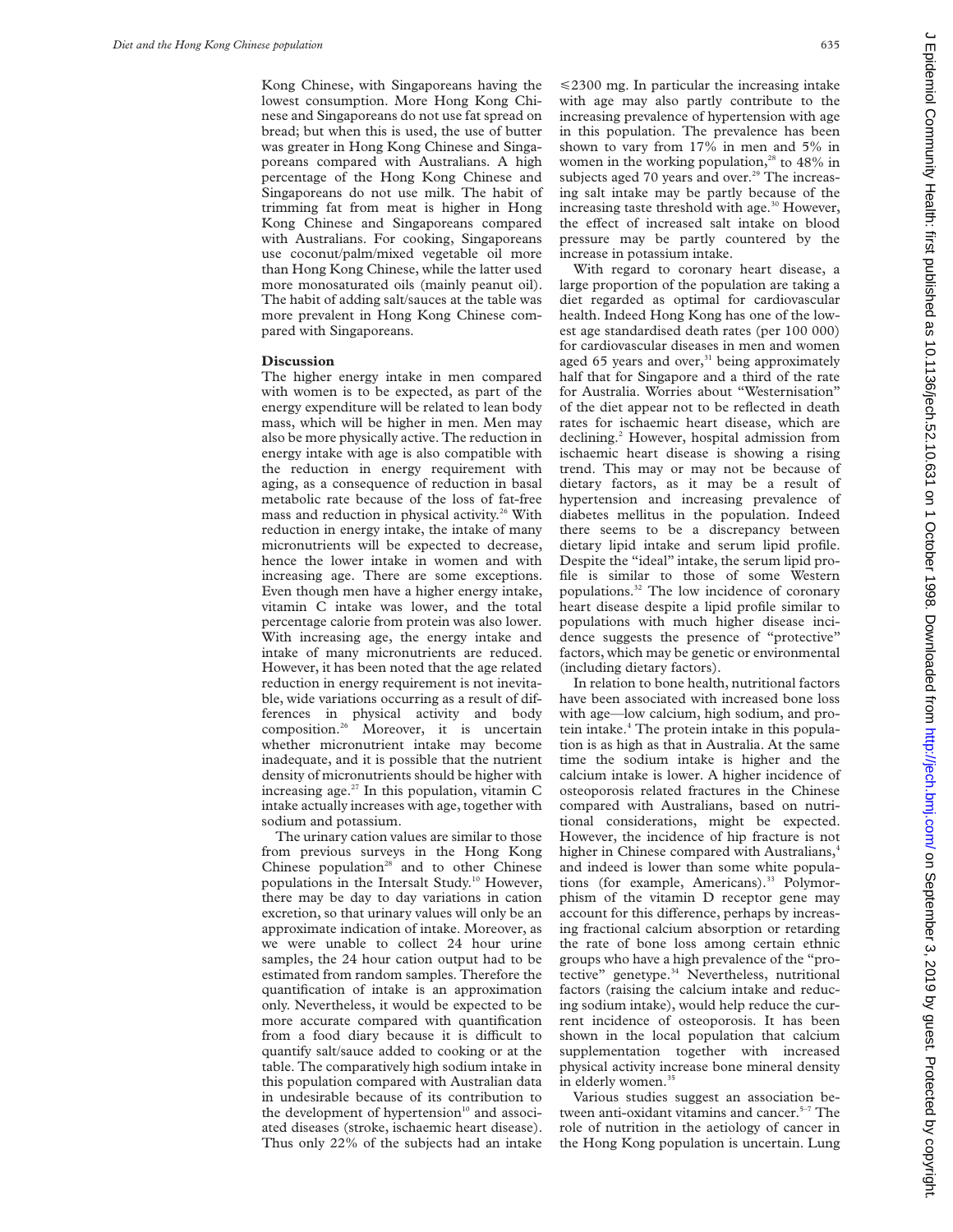cancer is a leading cause of cancer mortality for both men and women in this population despite a much lower smoking prevalence among women of 5%.<sup>36</sup> In epidemiological studies in the Hong Kong population, a diet with higher intakes of fresh fruits, vegetables, and fish seems to ameliorate the risk of lung cancer from environmental smoke or air pollutants.37 Further studies to define the at risk level of antioxidant vitamin intake associated with cancer in this population would be of interest.

The rising prevalence of diabetes mellitus is of concern, and is probably related to overnutrition.12 Currently, it is estimated that the prevalence of obesity as defined by a body mass index of  $>27$  kg/m<sup>2</sup> is 10% in men and 14% in women (Ko, *et al* unpublished data). It is possible that the energy intake is in excess for the amount of physical activity performed in increasing numbers of the population.

The markedly lower milk consumption in Hong Kong Chinese compared with Australians may account for the lower nutrient density of the B vitamins. Neither Hong Kong Chinese nor Singaporeans seem to be as aware of the value of wholemeal bread (or increase fibre intake) as the Australians. There is also less tendency to favour margarine over butter in the Chinese Singaporeans. It is uncertain whether the much higher prevalence of use of coconut/ palm/mixed vegetable oil in the Singaporeans compared with Hong Kong Chinese (who mainly used monosaturated oils), may in part account for the higher serum total and LDL-cholesterol concentrations and the higher coronary heart disease mortality in Singapore compared with Hong Kong.<sup>38</sup> For both men and women aged 65 years and over, the age standardised death rates for Singapore are approximately twice that for Hong Kong.<sup>31</sup> The higher death rates are mainly accounted for by the Indian and Malay population in Singapore, where the rates are up to fourfold higher compared with the Chinese population there.<sup>39</sup> The death rate for ethnic Chinese in Singapore<sup>40</sup> is also higher compared with Chinese in Hong Kong. The higher prevalences of use of coconut/palm/mixed vegetable oil is mainly accounted for by the Malay population (71%) followed by the Chinese (41%) and Indians  $(28\%)$ <sup>23</sup>

Although this survey has many limitations in terms of sample size, sampling method, possibility of bias in informing subjects of a future dietary assessment, and estimation of sodium and potassium intake from urinary values, it gives a reasonable indication of population dietary intake in Hong Kong Chinese. However, strict comparisons with the Australian and Singapore surveys cannot be made because the survey sample characteristics and methods used for quantification were different. For example, three day weighed record was used for quantification in the Singapore survey. For the Hong Kong Chinese population, in terms of cardiovascular health, the current intake patterns for fat, saturated fatty acids, and cholesterol fall within the recommended range for over 50% of the population, although

the salt intake is high. A follow up survey in future is required to see if the trend follows Western habits, and to monitor the intake of energy and prevalence of obesity. Increasing calcium intake should be beneficial for bone health, and the public should be made aware that certain leafy green vegetables are a good source of calcium comparable to milk, $41$  in addition to soybean products. The beneficial effects of fibre could be better publicised, and salt consumption could be reduced. Apart from restraint of the use of added salt at the table, the salt content of various food should be displayed to permit the consumer to make an informed choice. More effective methods such as the food industry gradually reducing the salt content of manufactured foods, thus potentially influencing the mean blood pressure of the population, would have great public health implication in the prevention of chronic diseases.

Funding: this study was funded by the Health Services Research Committee of the Hospital Authority.

- 1 Chan M. *Annual Report 1994–95*. Hong Kong: Department of Health, 1995.
- 2 Yu TS, Wong SL, Lloyd OL, *et al*. Ischaemic heart disease: trends in mortality in Hong Kong, 1970–89. *J Epidemiol*
- *Community Health* 1995;**49**:16–21. 3 Cockram CS, Woo J, Lau E,*et al*. The prevalence of diabetes mellitus and impaired glucose tolerance among Hong Kong Chinese adults of working age. *Diabetes Res Clin Pract*
- 1993;**21**:67–73. 4 Lau E, Woo J. Osteoporosis in Asia—A modern epidemic. In: Draper HH, ed. *Advances in nutrition research.* New York: Plenum Press, 1994:101–18.
- 5 Ziegler RG. A review of epidemiological evidence that carotenoids reduce the risk of cancer. *J Nutr* 1989;**119**:116–22.
- 6 Beta Carotene Cancer Prevention Study Group. The effect of vitamin E and beta-carotene on the incidence of lung cancer and other cancer in male smokers. Alpha-Tocopherol. *N Engl J Med* 1994;**330**:1029–35.
- 7 Blot WJ, Li JY, Taylor PR, *et al*. Nutrition intervention trials in Linxian, China: supplementation with specific vitamin/ mineral combinations, cancer incidence, and disease— specific mortality in the general population. *J Natl Cancer Inst* 1993;**85**:1483–92.
- 8 Jha P, Flather M, Lonn E, *et al*. The antioxidant vitamins and cardiovascular disease. A critical review of epidemio-logic and clinical trial data. *Ann Intern Med* 1995;**123**:860– 72.
- 9 Gurr MI. Dietary lipids and coronary heart disease: old evi-
- dence new perspective. *Prog Lipid Res* 1992;31:195-243.<br>10 INTERSALT Cooperative Research Group. INTERSALT:<br>an international study of electrolyte excretion and blood<br>pressure, results for 24 hour urinary sodium and potass excretion. *BMJ* 1988;**297**:319–28.
- 11 Khaw KT, Barret-Conner E. Dietary potassium and strokeassociated mortality; a 12 year prospective population study. *N Engl J Med* 1987;**316**:235–40.
- 12 Chan JCN, Cheung JCK, Lau EMC, *et al*. The metabolic syndrome in Hong Kong Chinese. *Diabetes Care* 1996;**19** : 953–9.
- 13 Leung SSF. Clinical nutrition in Hong Kong. *Asia Pac J Clin*
- *Nutr* 1993; **2**:151–3. 14 Ho SC, Donnan SPB, Sham A. Dietary intake among elderly Chinese in Hong Kong. *Journal of Human Nutrition and Dietetics* 1988; **1**:205–15.
- 15 Janus ED. *The Hong Cardiovascular risk factor prevalence study 1995–96*. Hong Kong: Prime Media, 1997. 16 Woo J, Leung SSF, Ho SC,*et al*. A food frequency question-
- naire for use in the Chinese population in Hong Kong: description and examination of validity. *Nutr Res* 1997;**17** : 1633–41.
- 17 Woo J. Health and nutritional status of elderly Chinese living in sheltered housing. [MD Thesis.] Cambridge: Cambridge University, 1988.
- 18 Hsu-Hage BH-H, Wahlqvist ML. A food frequency questionnaire for use in Chinese populations and its valida-tion. *Asia Pac J Clin Nutr* 1992;**1**:211–23.
- 19 Holland B, Welch AA, Unwin ID, *et al* . *McCance and Widdowson's the composition of foods*. 5th ed. London: The Royal Society of Chemistry and Ministry of Agriculture, Fisheries and Food, 1992.
- 20 Tsang YS, Yung SW. *Diet and ealth guide and composition of food in Southern China.* [In Chinese]. Zhongshan: Zhong-shan University Press, 1991.
- 21 Institute of Health, Chinese Medical Science Institute. *Food composition tables*. [Chinese]. Beijing: Peoples Health Press, 1992.